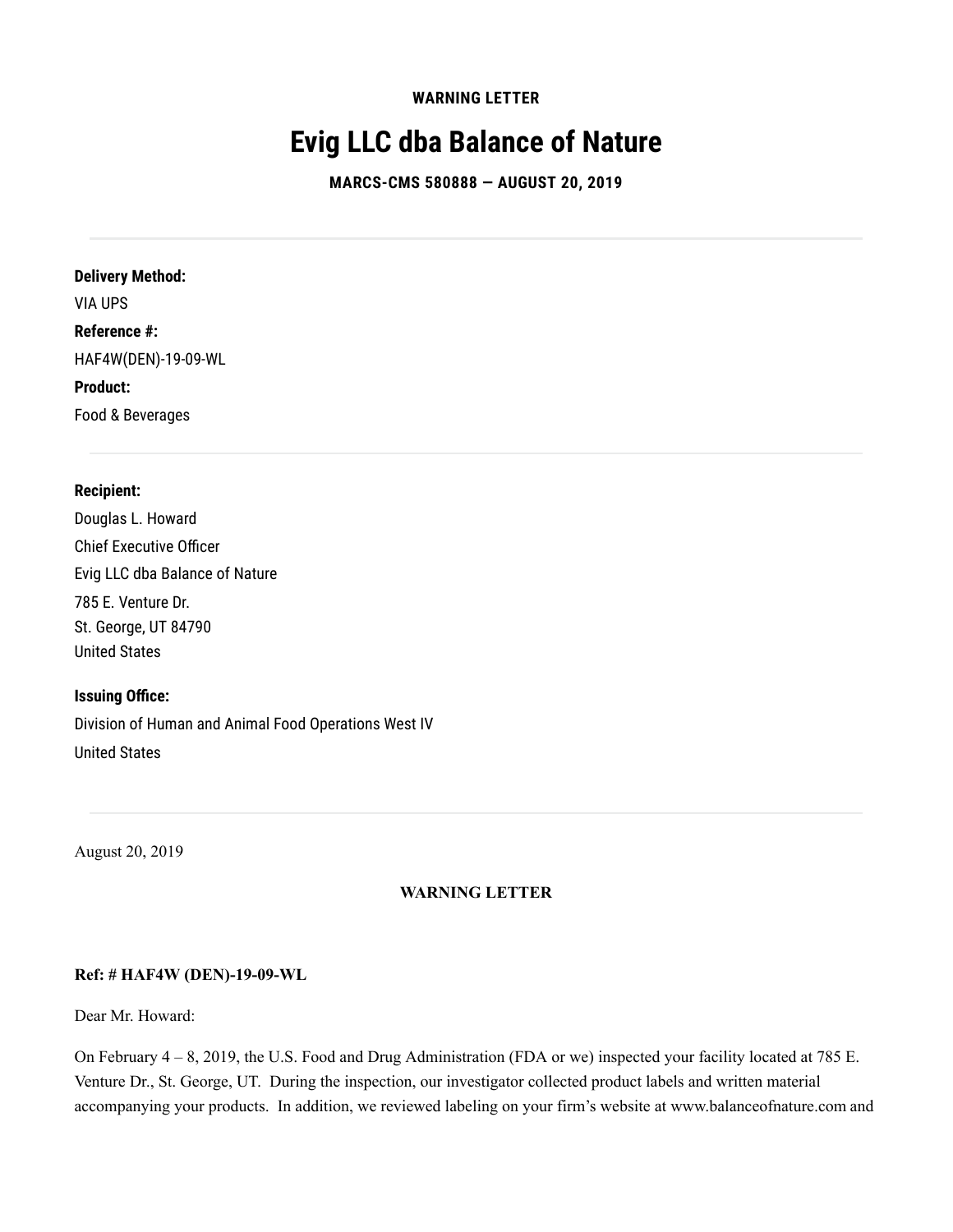your YouTube channel at www.youtube.com/user/balanceofnature1. The inspection and our review of your product labeling revealed serious violations of the Federal Food, Drug, and Cosmetic Act (the Act) and applicable regulations. You can find the Act and its implementing regulations through links on FDA's home page at www.fda.gov.

We acknowledge receipt of your response to the FDA-483, Inspectional Observations, dated February 18, 2019, and we address your response below.

## **Unapproved New Drugs/ Misbranded Drugs**

FDA reviewed your website at the Internet address www.balanceofnature.com and your YouTube channel at www.youtube.com/user/balanceofnature1 in July 2019 and has determined that you take orders on your website for your Whole Food Fruits, Whole Food Veggies, and Whole Food Fiber & Spice products. Your website links to your YouTube channel and your YouTube channel links back to your website. In addition, we reviewed the product labels and written material accompanying your shipments collected during the inspection. The claims on your product labeling, including your website and YouTube channel, establish that these products are drugs under section 201(g)(1)(B) of the Federal Food, Drug, and Cosmetic Act (the Act) [21 U.S.C. §  $321(g)(1)(B)$ ] because they are intended for use in the cure, mitigation, treatment, or prevention of disease. As explained further below, introducing or delivering these products for introduction into interstate commerce for such uses violates the Act.

Examples of some of the labeling claims that provide evidence that your products are intended for use as drugs include:

Whole Food Veggies capsules:

• Product pamphlet titled "Quick Tips for Quick Relief" that accompanies the product in shipping boxes: "Do you have an itchy, sore, or scratchy throat? Sprinkle the contents of 3-6 Veggies capsules into a cup of warm broth, stir together and drink. Also, keep a few extra fruit capsules in your pocket to chew on when you feel symptoms coming on . . . . These two tricks will . . . soothe your throat and ease coughing . . . When flu, cold, or allergy seasons come around double up at the beginning and throughout the season . . . You'll be amazed at how fast you'll kick it!"

Whole Food Fiber & Spice:

Statements on the product label:

- "Diabetics: Proven safe and effective for diabetics. Studies demonstrate that polyphenol compounds found in Fiber & Spice improve insulin sensitivity leading to improved insulin function."
- "Arthritis: Many of the phytochemicals found in Fiber & Spice have been shown to possess anti-inflammatory properties."
- "Lower cholesterol: Diets low in saturated fat and cholesterol that include 7 grams of soluble fiber per day from psyllium husk, as in Fiber & Spice, may reduce the risk of heart disease by lowering cholesterol."

Whole Food Fruits, Whole Food Veggies, and Whole Food Fiber & Spice:

- From the webpage "Whole Health System" on your website www.balanceofnature.com: "By taking these supplements consistently, you'll begin to feel the positive effects of . . . Fiber consumption and its cholesterol reducing properties"
- From the video posted to your YouTube channel, *How to Help Overcome Relapsing MS*:
	- The name of the video constitutes a claim that your products are intended for use in the cure, mitigation, treatment, or prevention of Multiple Sclerosis (MS).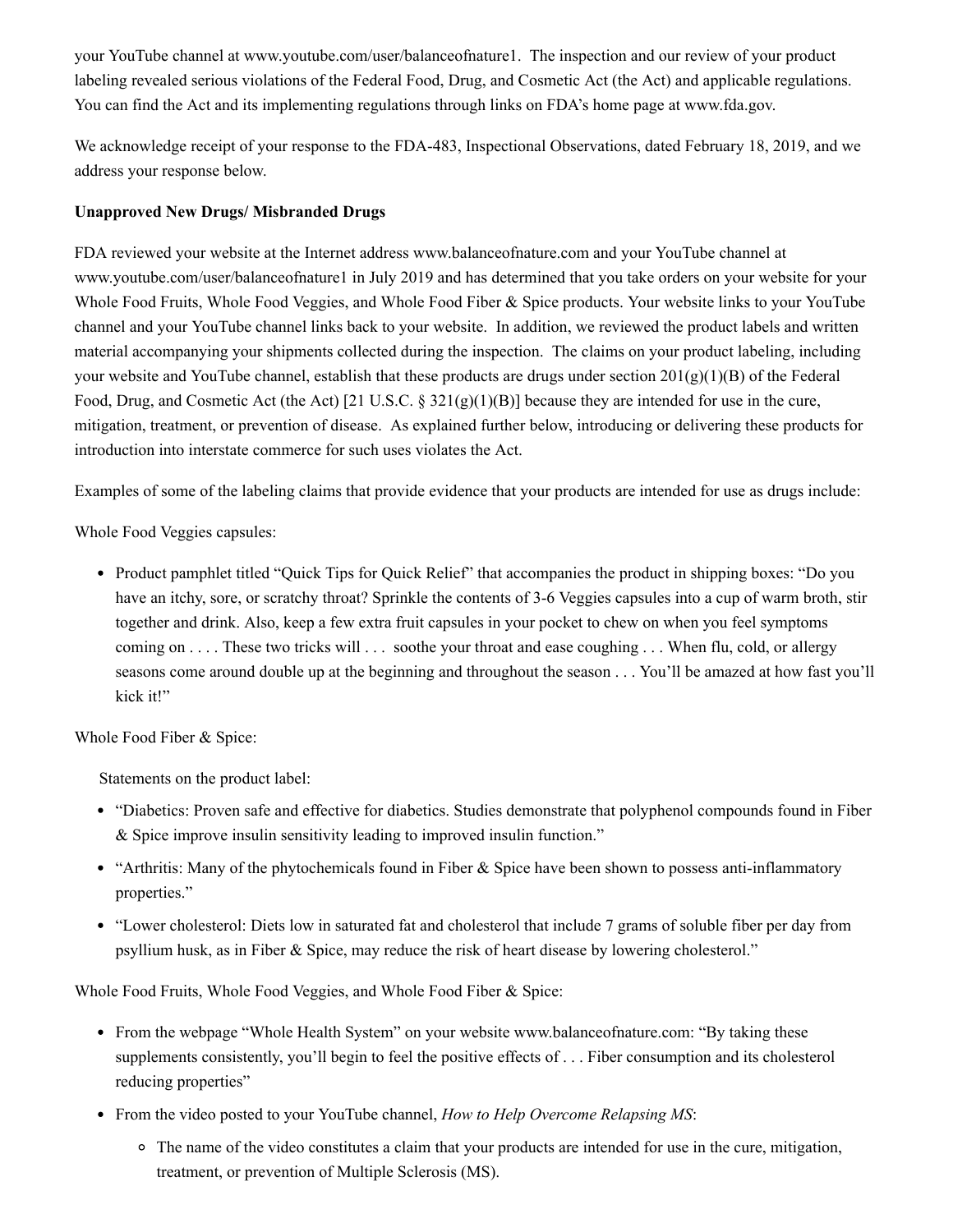- From the video description: "Marie explains her daughter's situation with MS and how Balance of Nature's Fruits and Veggies have helped her with the energy and strength to fight her condition. Please share this with people you know fighting this same condition. . . Balance of Nature will give you over 10 servings of fruits and vegetables every day. 'The American Institute for Cancer Research' and the 'USDA' have confirmed that eating 9 to 11 servings of fruits and vegetables every day is the key to preventing cancer and other lifestyle diseases."
- From *Real Balance of Nature Customer with MS* video page posted to YouTube channel:
	- <sup>o</sup> The name of the video constitutes a claim that your products are intended for use in the cure, mitigation, treatment, or prevention of Multiple Sclerosis.
- From *No More Inhalers for Her Asthma* video posted to YouTube channel:
	- <sup>o</sup> The name of the video constitutes a claim that your products are intended for use in the cure, mitigation, treatment, or prevention of asthma.
	- From the video description: "Balance of Nature has helped Janna with her allergies. She no longer needs her Asthma inhaler . . . . [S]he has also seen improvements in her skin as she visited her dermatologist for quarterly skin cancer checkups."
- From *How to Stay Healthy & Physically Active at 80 Years Old* video posted to YouTube channel:
	- From the video description: "Now, with the 'wheelbarrow fulls' of real food that she gets with Balance of Nature, she hasn't had pneumonia in 5 years."

Your YouTube channel also contains additional evidence of intended use in the form of personal testimonials recommending or describing the use of the products for the cure, mitigation, treatment, or prevention of disease. Examples of such testimonials include:

- From the video posted to your YouTube channel, *How to Eat Natural Healthy Whole Food with a Busy Lifestyle – Prostate PSA Success Story*:
	- $\circ$  (4:15) "Aside from cancer I know Balance of Nature helps with the smaller illnesses the kind of the day-today illnesses. For myself in two years that I've been on it I don't even think I've had a cold not never mind the flu not even nothing close to the flu."
- From *Real Balance of Nature Customer with MS* video page posted to YouTube channel:
	- $\circ$  (1:42) "after maybe three years I think that was look [sic] was that the first time I had an MRI without any new active lesions being on balance of nature"
- From *How to Stay Healthy & Physically Active at 80 Years Old* video posted to YouTube channel:
	- (1:10) "I've had some health issues…I've had pneumonia I can't even tell you how many times… I did not even have a bad cold this whole last winter and I think that's due to my being very diligent in taking my Balance of Nature…"
- From *No More Inhalers for Her Asthma* video posted to YouTube channel:
	- $\circ$  (2:06) "One of the best things about these [Balance of Nature products] is people with asthma, they say it goes away."
	- (2:29) "Went from all this asthma medication to none . . . no more asthma symptoms."
	- $\circ$  (2:41) "The second benefit [of Balance of Nature], I had skin cancer when I was 21, a melanoma . . . every three months I would go into the dermatologist and, you know, get moles removed . . . within a year after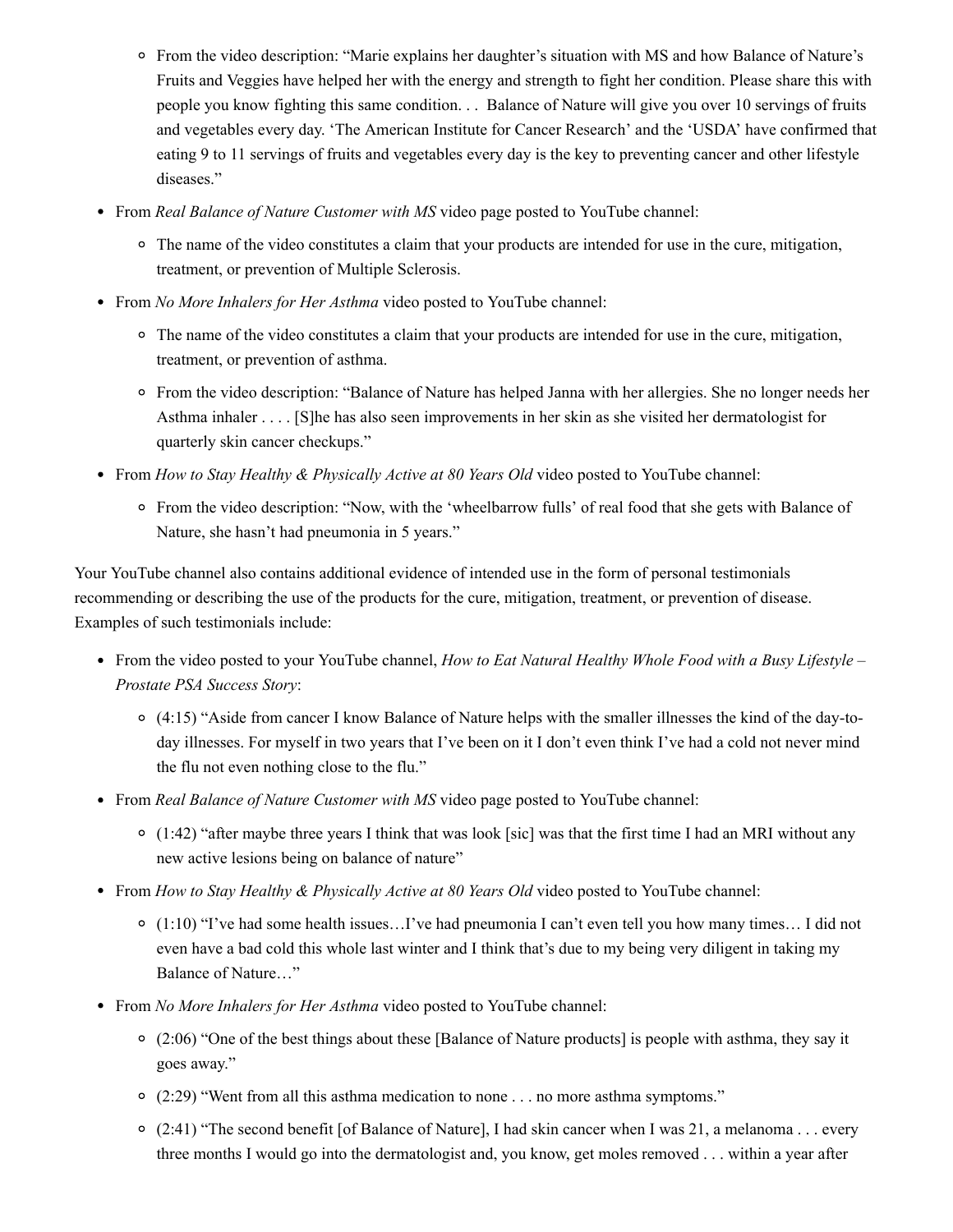taking this [Balance of Nature products] my dermatologist [said] . . . well, you're fine, you don't need to come back every 3 months"

Your products are not generally recognized as safe and effective for the above referenced uses and, therefore, the products are "new drugs" under section 201(p) of the Act [21 U.S.C. § 321(p)]. New drugs may not be legally introduced or delivered for introduction into interstate commerce without prior approval from FDA, as described in sections 301(d) and 505(a) of the Act [21 U.S.C. §§ 331(d), 355(a)]. FDA approves a new drug on the basis of scientific data and information demonstrating that the drug is safe and effective.

A drug is misbranded under section  $502(f)(1)$  of the Act [21 U.S.C. § 352(f)(1)] if the drug fails to bear adequate directions for its intended use(s). "Adequate directions for use" means directions under which a layperson can use a drug safely and for the purposes for which it is intended (21 CFR 201.5). Prescription drugs, as defined in section  $503(b)(1)$ (A) of the Act [21 U.S.C. § 353(b)(1)(A)], can only be used safely at the direction, and under the supervision, of a licensed practitioner.

Your products Whole Food Fruits, Whole Food Veggies, and Whole Food Fiber & Spice are intended for treatment of one or more diseases that are not amenable to self-diagnosis or treatment without the supervision of a licensed practitioner. Therefore, it is impossible to write adequate directions for a layperson to use your products safely for their intended purposes. Accordingly, your Whole Food Fruits, Whole Food Veggies, and Whole Food Fiber & Spice products fail to bear adequate directions for their intended use and, therefore, the products are misbranded under section  $502(f)(1)$  of the Act [21 U.S.C. § 352(f)(1)]. The introduction or delivery for introduction into interstate commerce of these misbranded drugs violates section 301(a) of the Act [21 U.S.C. § 331(a)].

## **Adulterated Dietary Supplements**

Even if the labeling of your Whole Food Fiber & Spice, Whole Food Veggies, and Whole Food Fruits products did not have therapeutic claims that make them unapproved new drugs, the products would be adulterated within the meaning of section  $402(g)(1)$  of the Act [21 U.S.C. §  $342(g)(1)$ ] because the products have been prepared, packed, or held under conditions that do not meet the Current Good Manufacturing Practice (CGMP) requirements for dietary supplements, Title 21, Code of Federal Regulations, Part 111 (21 CFR Part 111), as follows:

1. You failed to implement a system of production and process controls to ensure the quality of the dietary supplement and that the dietary supplement is packaged and labeled as specified in the master manufacturing record, as required by 21 CFR 111.55. Specifically, you have not established and implemented a system of production and process controls.

As a distributor that contracts with other manufacturers to manufacture, package, and label dietary supplements for distribution under your firm's name, your firm has an obligation to know what and how manufacturing, packaging, and/or labeling activities are performed so that you can make decisions related to whether your dietary supplement products conform to established specifications and whether to approve and release the products for distribution [72 Fed. Reg. 34752, 34790 (Jun. 25, 2007)]. Your firm introduces or delivers, or causes the introduction or delivery of, the dietary supplement into interstate commerce in its final form for distribution to consumers. As such, your firm has an overarching and ultimate responsibility to ensure that all phases of the production of that product are in compliance with dietary supplement CGMP requirements.

During the inspection, management stated that your firm distributes proprietary dietary supplement products under your brand names and that these dietary supplement products are manufactured for your firm by a contract manufacturer. Although a firm may contract out certain dietary supplement manufacturing operations, it cannot contract out its ultimate responsibility to ensure that the dietary supplement it places into commerce (or causes to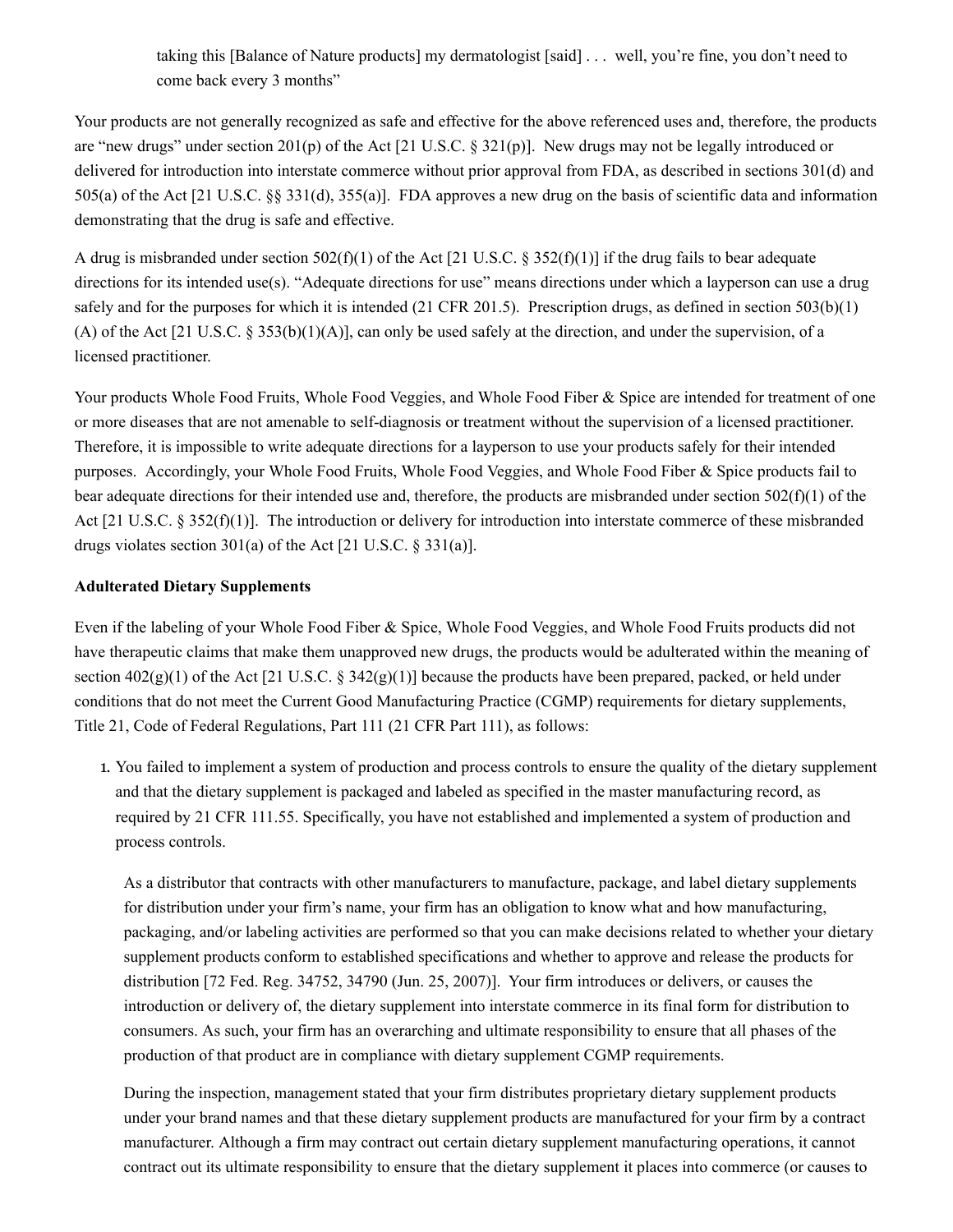be placed into commerce) is not adulterated for failure to comply with dietary supplement CGMP requirements. [*See United States v. Dotterweich*, 320 U.S. 277, 284 (1943) (explaining that an offense can be committed under the Act by anyone who has "a responsible share in the furtherance of the transaction which the statute outlaws"); *United States v. Park*, 421 U.S. 658, 672 (1975) (holding that criminal liability under the Act does not turn on awareness of wrongdoing, and that "agents vested with the responsibility, and power commensurate with that responsibility, to devise whatever measures are necessary to ensure compliance with the Act" can be held accountable for violations of the Act)]. In particular, the Act prohibits a person from introducing or delivering for introduction, or causing the delivery or introduction, into interstate commerce a dietary supplement that is adulterated under section  $402(g)$  for failure to comply with dietary supplement CGMP requirements (see 21) U.S.C. 342(g) and 331(a)).

Thus, a firm that contracts out some or all of its operations must establish a system of production and process controls to ensure the quality of the dietary supplement and that the dietary supplement is packaged and labeled as specified in the master manufacturing record (21 CFR 111.55). The quality control personnel must ensure that the manufacturing, packaging, labeling, and holding operations ensure the quality of the dietary supplement and that the dietary supplement is packaged and labeled as specified in the master manufacturing record (21 CFR 111.105).

2. You failed to establish and follow written procedures for the responsibilities of the quality control operations, including written procedures for conducting a material review and making a disposition decision, and for approving or rejecting any reprocessing, as required by 21 CFR 111.103 and 21 CFR 111.140(b)(1). Specifically, you do not have written procedures for responsibilities of the quality control operations and you do not document any of the required quality control operations for the processes you perform, such as approval of contract manufacturers, approval of raw material suppliers, approval of formulations, and approval of labels.

We have reviewed your letter, dated February 18, 2018, which states that you are currently working on developing written quality control procedures. We are unable to evaluate the adequacy of your response because you did not provide any documentation of the quality control procedures.

3. You failed to establish and follow written procedures to fulfill the requirements related to product complaints, as required by 21 CFR 111.553, and for the review and investigation of product complaints, as required by 21 CFR 111.560. Specifically, you do not have any written procedures for product complaints.

We have reviewed your letter dated February 18, 2019, which states that you are currently working on procedures for how each complaint is reviewed and investigated. We are unable to evaluate the adequacy of your response because you did not provide any documentation of the product complaint procedures.

Once you have established the procedures required by 21 CFR 111.553 and 21 CFR 111.560, you must maintain written records of every complaint related to good manufacturing practice and records of the findings of any investigation and follow-up action when an investigation is performed, as required by 21 CFR 111.570(b)(2).

#### **Misbranded Dietary Supplements**

Even if your Whole Food Fruits, Whole Food Veggies, and Whole Food Fiber & Spice products were not unapproved new drugs, they would still be misbranded foods within the meaning of section 403 of the Act [21 U.S.C. § 343]. Specifically, our review of your product labels revealed that your products are misbranded within the meaning of section 403 of the Act as follows:

1. Your Whole Food Fiber & Spice product is misbranded within the meaning of section 403(a)(1) of the Act [21 U.S.C. § 343(a)(1)] in that the labeling is misleading because it fails to state a material fact [see section 201(n) of the Act (21 U.S.C. § 321(n))]. Specifically, the product contains dry or incompletely hydrated psyllium husk, and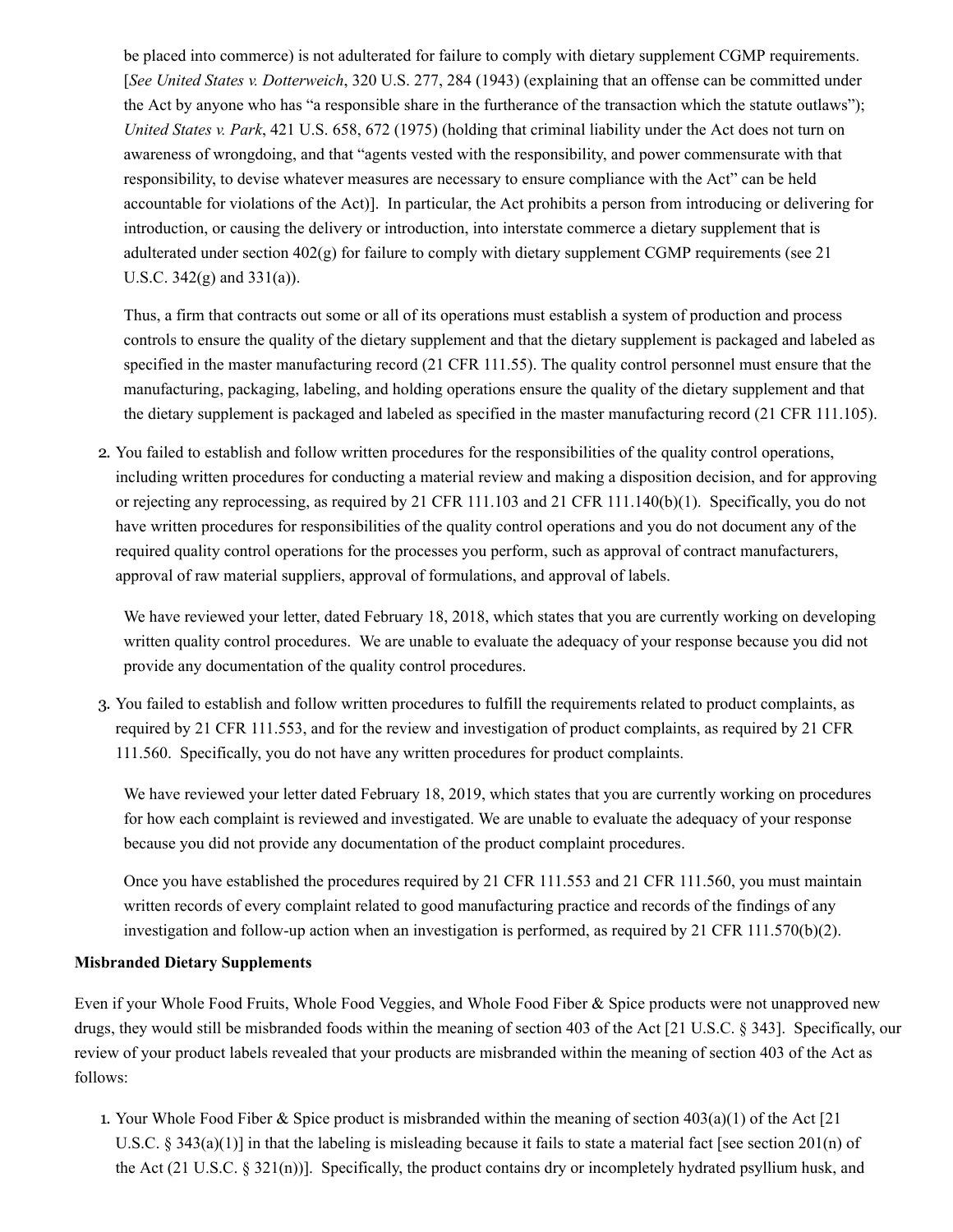the product label bears the following health claim on the association between soluble fiber from psyllium husk and reduced risk of coronary heart disease: "Diets low in saturated fat and cholesterol that include 7 grams of soluble fiber per day from psyllium husk, as in Fiber & Spice, may reduce the risk of heart disease." Under 21 CFR 101.17(f), foods containing dry or incompletely hydrated psyllium husk that bear a health claim on the association between soluble fiber and reduced risk of coronary heart disease, see 21 CFR 101.81, must bear a label statement informing consumers that the appropriate use of such foods requires consumption with adequate amounts of fluids, alerting them of potential consequences of failing to follow usage recommendations, and informing persons with swallowing difficulties to avoid consumption of the product. However, the label of your Whole Food Fiber & Spice bears no such required warning statement.

- 2. Your Whole Food Fiber & Spice powder, Whole Food Fruits capsules, and Whole Food Veggies capsules products are misbranded within the meaning of section  $403(q)(5)(F)$  of the Act [21 U.S.C. § 343(q)(5)(F)] in that the presentation of the nutrition information on the labels does not comply with 21 CFR 101.9 and 21 CFR 101.36. For example:
	- a. Your Whole Food Fiber & Spice product label fails to round the values for the  $(b)(2)$  ingredients in accordance with 21 CFR 101.9(c)(6). The label bears an incorrect %DV for total carbohydrate based on the quantitative amount declared per serving.
	- b. Based on the declaration of total carbohydrate and total omega fatty acids on the Whole Food Fiber & Spice product label, the label is not in compliance with 21 CFR 101.36(b)(2): the (b)(2)-dietary ingredients to be declared, that is, total calories, calories from fat, and total fat, shall be declared when they are present in a dietary supplement in quantitative amounts by weight that exceed the amount that can be declared as zero in nutrition labeling of foods in accordance with 101.9(c). However, total calories, calories from fat, and total fat are not declared on the product label.
	- c. Your Whole Food Fiber & Spice product label declares dietary fiber in an amount that is greater than the quantitative amount declared for total carbohydrate. Total carbohydrate must be greater than or equal to the sum of carbohydrate components including dietary fiber and total sugar.
	- d. Your Whole Food Fiber & Spice product label's other 21 CFR 101.36(b)(3) dietary ingredients must bear a symbol (e.g., an asterisk) in the column under the heading of "% Daily Value" that refers to the same symbol placed at the bottom of the nutrition label and followed by the statement, "Daily Value not established." 21 CFR 101.36(b)(3)(iv).
	- e. Your Whole Food Fruits capsules and Whole Food Veggies capsules product labels do not list the dietary ingredients in the proprietary blend in descending order of predominance by weight as required by 21 CFR 101.36(c)(2); and the quantitative amount of the proprietary blend is not placed on the same line to the right of the term "Proprietary Blend" as required by 21 CFR 101.36(c)(3).
	- f. Your Whole Food Fiber & Spice product label presents the "Ingredients list" within the Supplement Facts label. The label must present the ingredient statement outside and immediately below the Supplement Facts box and the ingredients must be listed in descending order of predominance by weight in accordance with 21 CFR 101.4(a) and 21 CFR 101.4(g). Furthermore, the Supplement Facts box includes terms that are not permitted, such as "Ingredients," "no added sugars" and "no artificial sweetener," 21 CFR 101.9(c).
	- g. Your Whole Food Fruits capsules and Whole Food Veggies capsules product labels bear a symbol (that is, an asterisk) which refers to the same symbol placed at the bottom of the nutrition label that is followed by the statement "Daily Value not established" in accordance with 21 CFR 101.36(c)(3), but the symbol is placed immediately after the term "Proprietary Blend." The symbol must be placed immediately following the quantitative amount by weight for the proprietary blend.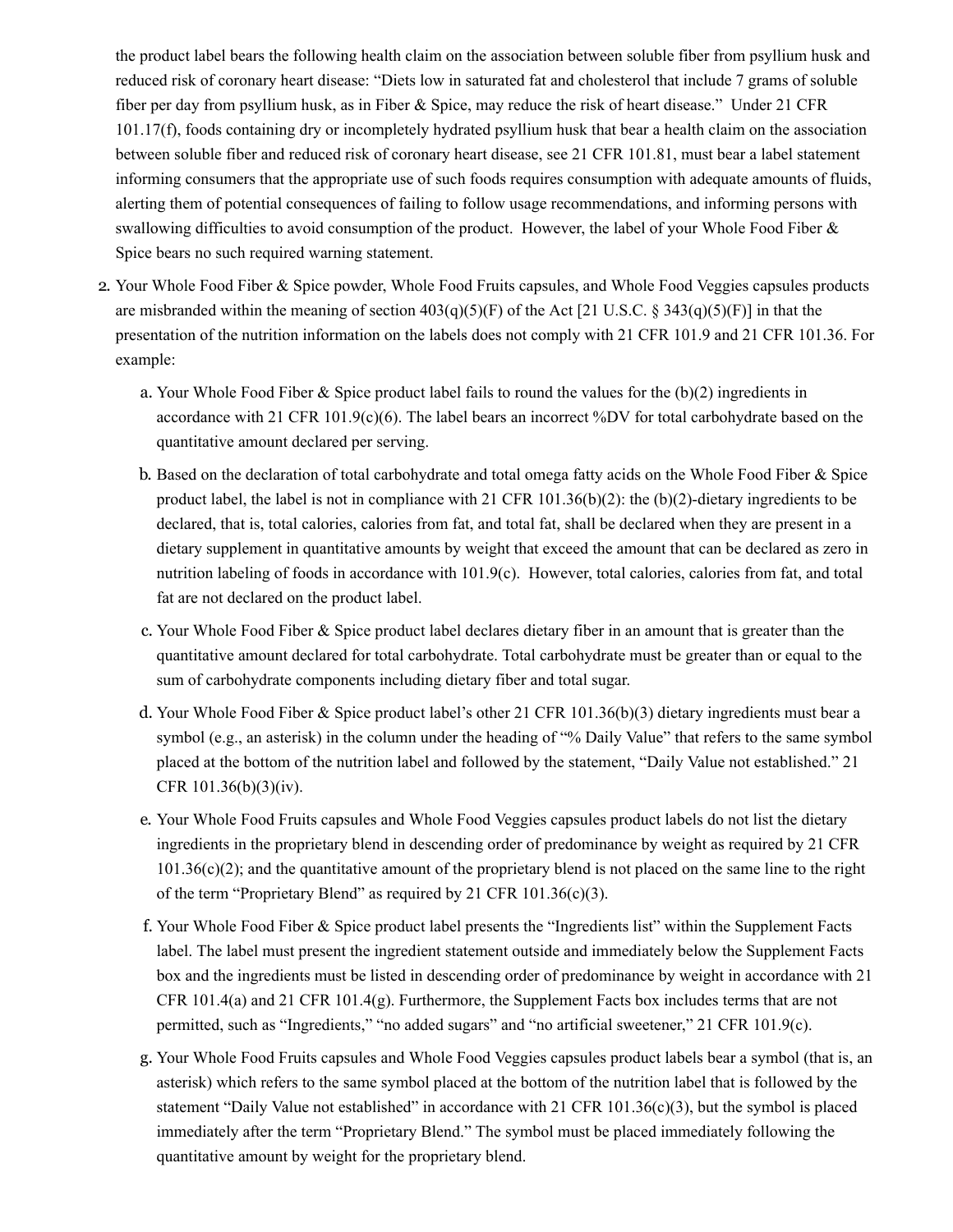- h. Your Whole Food Fruits capsules, Whole Food Veggies capsules, and Whole Food Fiber & Spice powder products' formatting of the Supplement Facts label is not in accordance with 21 CFR 101.36(e), specifically with respect to the use of heavy bar, light bars, and hairline rules and/or the "Supplement Facts" type size.
- 3. Your Whole Food Fruits capsules and Whole Food Veggies capsules products are misbranded within the meaning of section  $403(r)(1)(A)$  of the Act [21 U.S.C. § 343(r)(1)(A)] because the product labeling bears nutrient content claims but fails to comply with the requirements for making such claims. Specifically, the labels of the Whole Food Fruits capsules and Whole Food Veggies capsules products bear the claim, "More antioxidant power than any other brand."

Under section  $403(r)(1)(A)$  of the Act, a claim that characterizes the level of a nutrient which is of the type required to be in the labeling of the food must be made in accordance with a regulation authorizing the use of such a claim. Characterizing the level of a nutrient on the food labeling of a product without complying with the specific requirements pertaining to the nutrient content claim for that nutrient misbrands the product under section  $403(r)(1)(A)$  of the Act.

Nutrient content claims using the term "antioxidant" must comply with, among other requirements, the requirements listed in 21 CFR 101.54(g). These requirements state, in part, that for a product to bear such a claim, a reference daily intake (RDI) must have been established for each of the nutrients that are the subject of the claim, as required by 21 CFR 101.54 $(g)(1)$ , and these nutrients must have recognized antioxidant activity, as required by 21 CFR 101.54(g)(2). Such a claim must also include the names of the nutrients that are the subject of the claim as part of the claim or, alternatively, the term "antioxidant" or "antioxidants" may be linked by a symbol (e.g., an asterisk) that refers to the same symbol that appears elsewhere on the same panel of the product label, followed by the name or names of the nutrients with recognized antioxidant activity, as required by 21 CFR 101.54(g)(4). The above quoted antioxidant claim on your product labels is a nutrient content claim because it characterizes the level of antioxidants in your products, but they do not comply with 21 CFR 101.54(g)(4) because the label does not include the names of the nutrients that are the subject of the claim.

Additionally, the claim "More antioxidant power than any other brand" is a "relative claim." The claim fails to include the accompanying information for relative claims as required by 21 CFR 101.13(j). In order to bear a relative claim about the level of a nutrient, the amount of that nutrient in the food must be compared to an amount of nutrient in an appropriate reference food as specified under 21 CFR 101.13(j)(1) and the label or labeling must state the identity of the reference food under 21 CFR 101.13(j)(2).

4. Your products Whole Food Fruits capsules and Whole Food Veggies capsules are misbranded within the meaning of section  $403(i)(2)$  of the Act [21 U.S.C. § 343(i)(2)] in that the product labels fail to declare all the common or usual names of each ingredient used as required by 21 CFR 101.36 and 21 CFR 101.4. Specifically, the products are encapsulated but the labels fail to list the capsule ingredients.

Additionally, your Whole Food Veggies capsules product declares "yam" as part of the proprietary blend whereas the product's batch record for lot #20191401 (from **(b)(4)** inspection ending 2/8/2019) lists "wild yam." These are two different botanical ingredients – the label must state the common or usual name for the dietary ingredient used in the product.

5. Your Whole Food Fruits capsules, Whole Food Veggies capsules, and Whole Food Fiber & Spice powder products are misbranded within the meaning of section  $403(s)(2)(C)$  of the Act [21 U.S.C. § 343(s)(2)(C)] because the labels fail to identify the part of the plant (e.g., root, stalk, leaves) from which each botanical dietary ingredient in the product is derived, as required by 21 CFR 101.4(h)(1).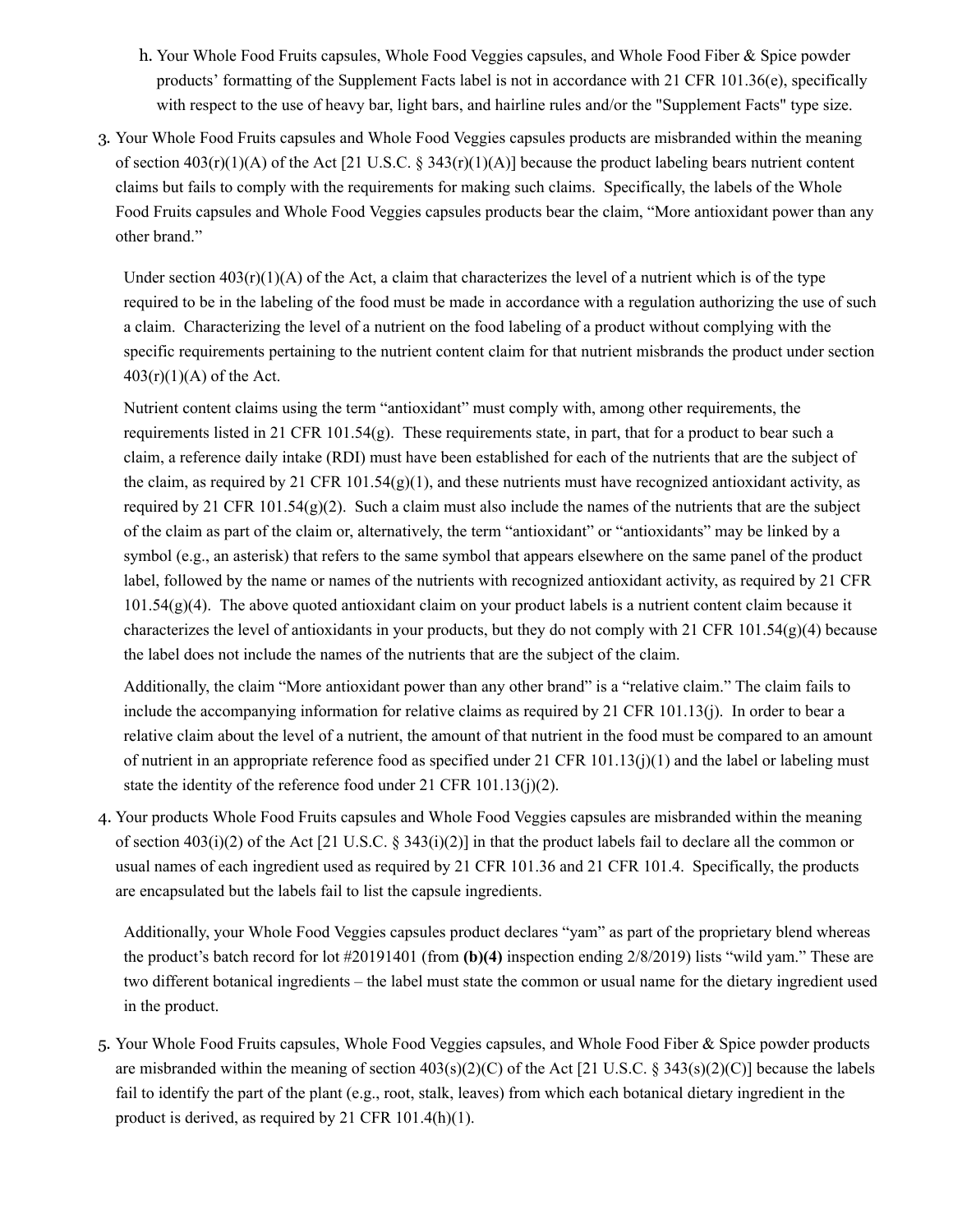- 6. Your products Whole Food Fruits capsules, Whole Food Veggies capsules, and Whole Food Fiber & Spice powder products are misbranded within the meaning of Section  $403(e)(1)$  of the Act [21 U.S.C. § 343 (e)(1)] in that their labels fail to list the name and place of business of the manufacturer, packer, or distributor in accordance with 21 CFR 101.5. The street address may be omitted if it is shown in a current city directory or telephone directory.
- 7. Your Whole Food Fruits capsules and Whole Food Veggies capsules products are misbranded within the meaning of  $403(s)(2)(B)$  of the Act [21 U.S.C. § 343(s)(2)(B)] because the labels do not include a statement of identity as a "dietary supplement" as required by 21 CFR  $101.3(g)$ .

The violations cited in this letter are not intended to be an all-inclusive statement of violations that exist in connection with your products. You are responsible for investigating and determining the causes of the violations identified above and for preventing their recurrence or the occurrence of other violations. It is your responsibility to ensure your firm complies with all requirements of federal law, including FDA regulations.

You should take prompt action to correct all the violations cited in this letter. Failure to promptly correct these violations may result in legal action without further notice, including, without limitation, seizure and injunction.

Within fifteen (15) working days of receipt of this letter, please notify this office in writing of the specific steps that you have taken correct violations. Include an explanation of each step being taken to prevent the recurrence of violations, as well as copies of related documentation, such as photographs, corrective actions taken to date, or other useful information that would assist us in evaluating your corrections. If you do not believe that your products are in violation of the Act, include your reasoning and any supporting information for our consideration. If you cannot complete corrective action within fifteen working days, state the reason for the delay and the time within which you will complete the corrections.

Further, Section 743 of the Act, 21 U.S.C. § 379j-31, authorizes FDA to assess and collect fees to cover FDA's costs for certain activities, including re-inspection-related costs. A re-inspection is one or more inspections conducted subsequent to an inspection that identified noncompliance materially related to a food safety requirement of the Act, specifically to determine whether compliance has been achieved. Re-inspection-related costs mean all expenses, including administrative expenses, incurred in connection with FDA's arranging, conducting, and evaluating the results of the inspection and assessing and collecting the inspection fees, 21 U.S.C.  $\S 379j-31(a)(2)(B)$ . For a domestic facility, FDA will assess and collect fees for re-inspection-related costs from the responsible party for the domestic facility. The inspection noted in this letter identified noncompliance materially related to a food safety requirement of the Act. Accordingly, FDA may assess fees to cover any re-inspection-related costs.

Your reply should be addressed to the U.S. Food and Drug Administration; Attn: Nancy G. Schmidt, Compliance Officer; 6<sup>th</sup> Ave. and Kipling St., P.O. Box 25087, Denver, Colorado, 80225-0087. You may reach Ms. Schmidt at (303) 236-3046 if you have any questions about this matter.

Sincerely,

/S/ LaTonya M. Mitchell, PhD. Denver District Director Program Division Director Office of Human and Animal Food Operations – Division IV West